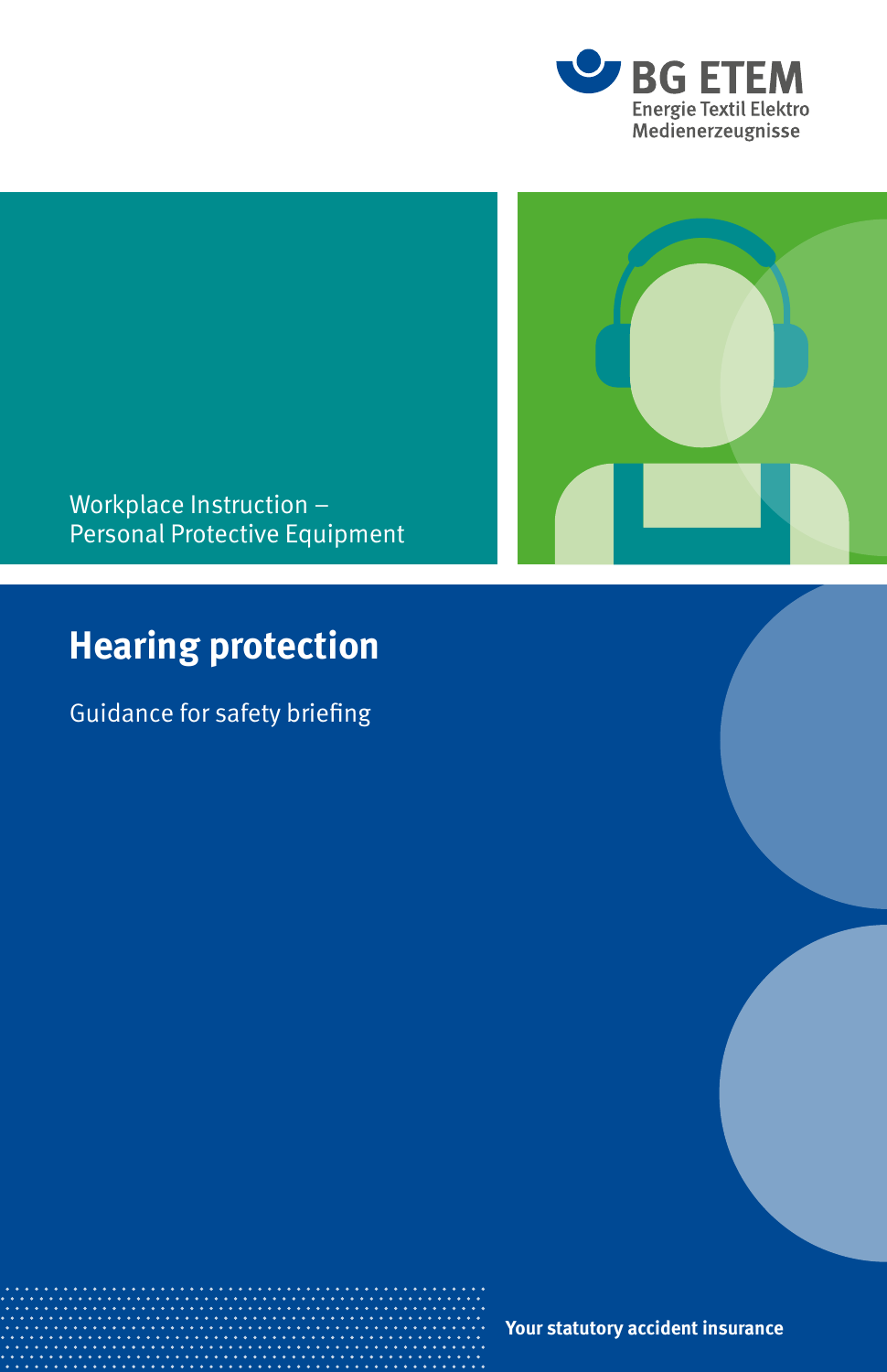# **What can we do to prevent too much noise?**

## **Facts**

Noise is sound experienced as being uncomfortable or annoying. Irrespective of whether they are experienced as being comfortable or uncomfortable, sound levels beyond a certain threshold endanger health.

Whether a sound is perceived as loud or quiet, depends on the sound intensity or sound pressure. The measurement unit for noise is the sound level, expressed in decibels, dB(A).

# **Which risks exist?**

#### **Hearing loss**

Too much noise can cause hearing damage. Hearing loss is caused by destruction of the hair cells in the inner ear.

## **How to protect?**

The extent to which safety measures must be implemented depends on the daily noise exposure limit of  $L_{EX,8h}$ , (average exposure in an 8 hour shift) or peak emission sound pressure level,  $L_{pCpeak}$ , referred to in the directive on noise and vibrations at the workplace are reached or exceeded.

#### **Workplaces with noise exposure**

L<sub>EX, 8h</sub> ≥ 80 dB(A) or L<sub>pCpeak</sub> ≥ 135 dB(C)

The company shall make suitable hearing protection available for every employee working at a workplace with dailiy noise exposure

**Hearing loss cannot be rectified or cured.** 

limit of 80 dB(A) and higher or peak emission sound pressure level of 135 dB(C) or higher.

The company shall provide occupational medical examination.

#### **Workplaces in noisy areas**

L<sub>EX,8h</sub> ≥ 85 dB(A) or L<sub>pCpeak</sub> ≥ 137 dB(C)

Work places with daily noise exposure limits of 85 dB(A) or higher or peak emission levels of 137 dB(C) or higher are noise areas and shall be marked. In noisy surroundings it is mandatory to wear hearing protection.



Not being able to see, separates one from objects – not being able to hear, separates man from man.



### **Hearing protection helps to prevent the risk of hearing damage!**

In marked noisy surroundings, hearing protection shall be used consistently.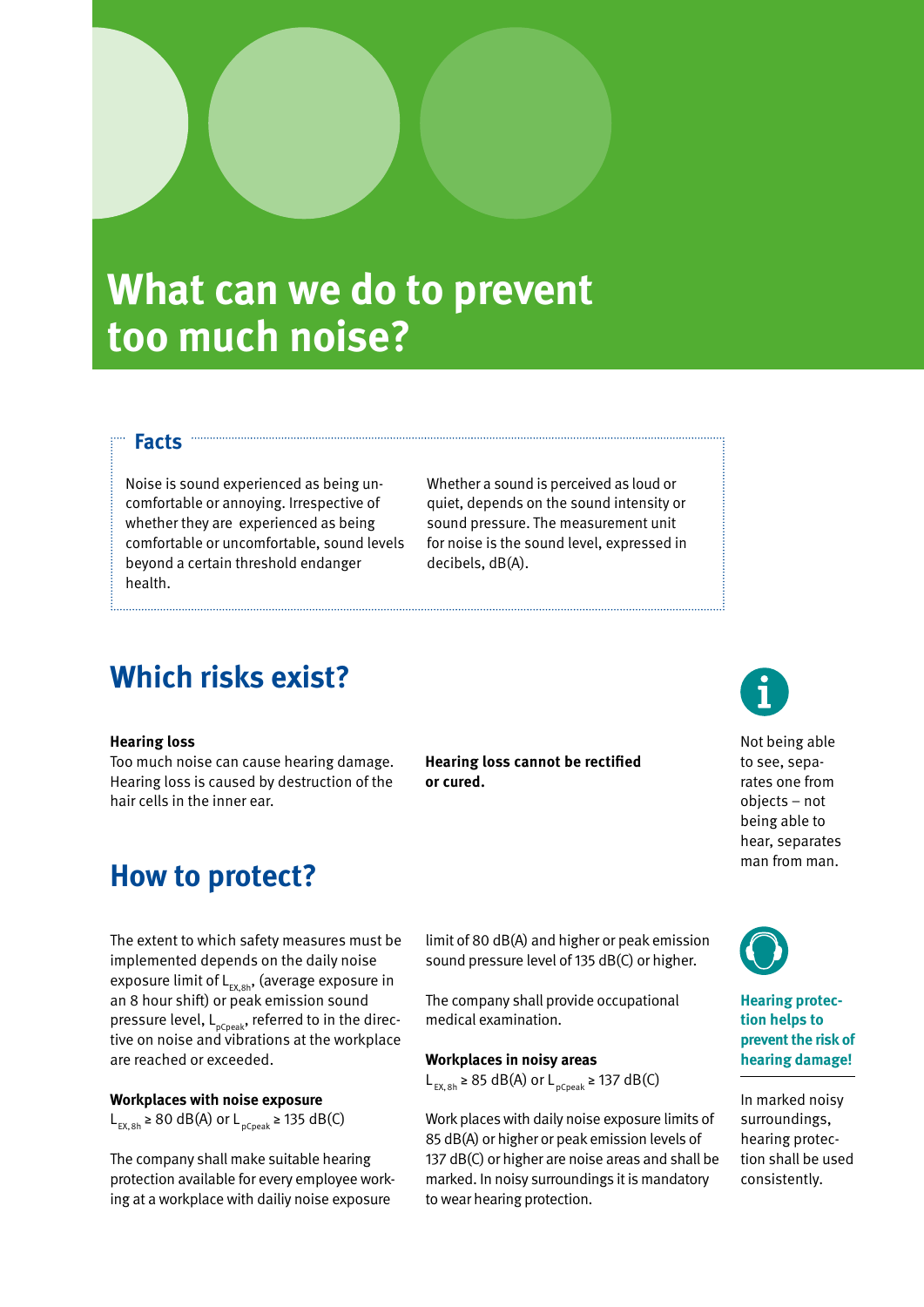

#### **The following rules shall be observed:**

- Hearing protection shall always be used in noise areas, even in the case of a short stay.
- Hearing protection shall be treated carefully and stored in such a way as to protect from damage and/or contamination.
- Ear plugs are available in different sizes (selection according to the size of the ear canal).
- Participation in occupational medical examination is obligatory.

| <b>FREQUENT SPECIFIC SOUNDS</b> |  |  |
|---------------------------------|--|--|
|---------------------------------|--|--|

| Communication             | $60 \text{ dB(A)}$  |
|---------------------------|---------------------|
| Car travelling at 50 km/h | 70 dB(A)            |
| Hand drill                | 90 dB(A)            |
| Circular saw              | $100$ dB(A)         |
| Jet airplane starting     | $120 \text{ dB(A)}$ |



# **Correct use of hearing protection**

Hearing protection prevents uncomfortable and hazardous sounds from reaching the inner ear. Hearing protectors are foreign bodies that you have to get used to.

To safeguard the hearing ability certain inconveniences have to be accepted. In addition perception difficulties arise as auditory perception is altered due to hearing protectors. Warning signals, machine and engine noise will sound different than usual.

It is therefore necessary to pay increased attention when using hearing protection, especially in the beginning to avoid hazardous situations.